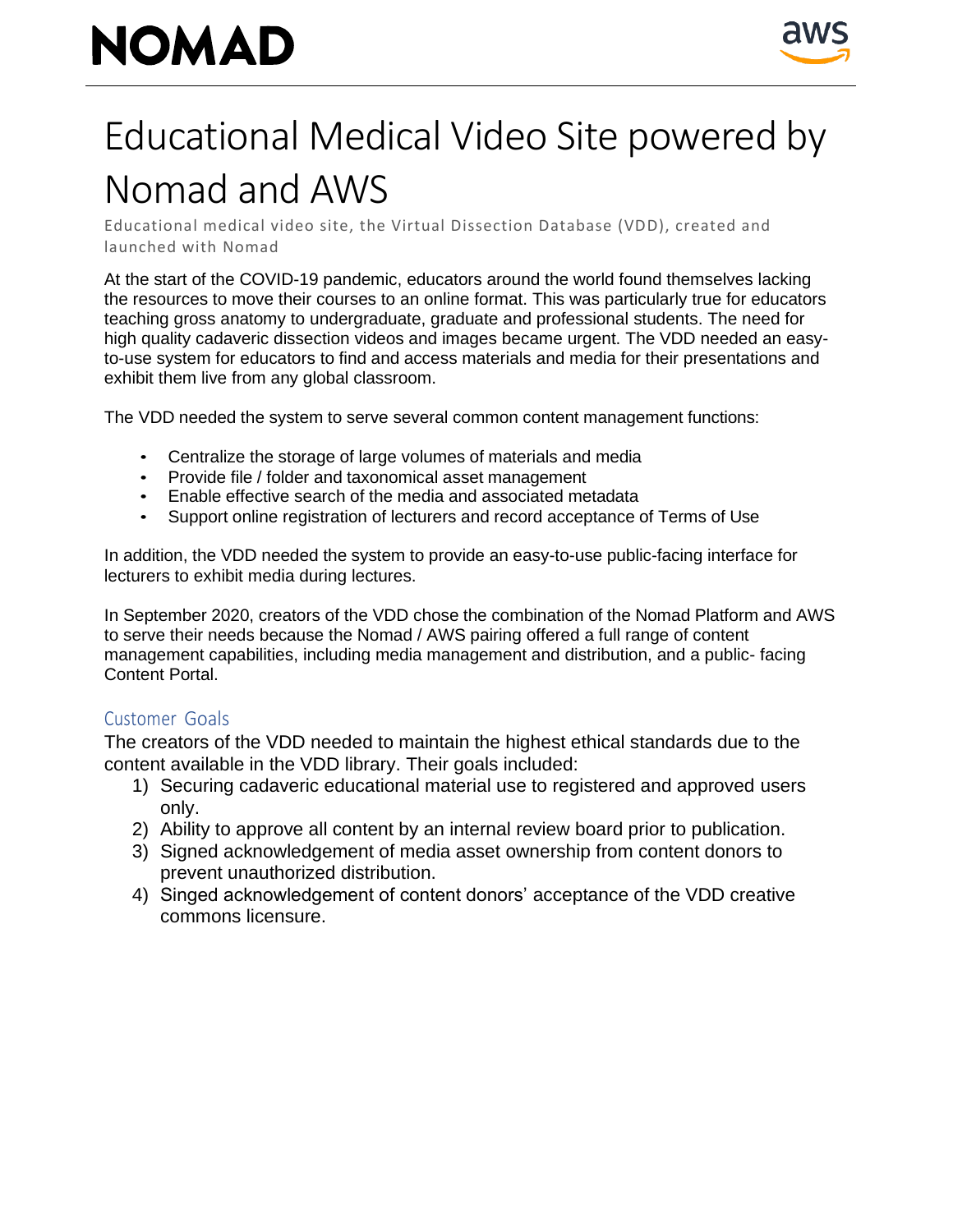## NOMAD



### Integration of the Nomad / AWS Solution

Nomad assisted the VDD with setting up an AWS account and deployed baseline Nomad and Discovery Content Portal installations into the account. Nomad customized the look, feel and front-end functionality of the Nomad Platform and Content Portal installations to the VDD's requirements, then assisted content donors with the transfer of media assets into the S3 storage of their AWS account. Nomad also assisted content donors with importing metadata attached to media assets and synchronizing the data with the assets. Nomad trained the VDD administrators on the use of the Nomad Platform and supported their early efforts to organize their assets to their needs.

Drawing on the capabilities of the AWS feature set, Nomad's Asset Manager and associated user security management allowed VDD administrators to centrally manage all website content assets with clear user permissions and file / folder organization. Educators have the ability to exhibit media directly from the VDD website for their lectures.

Educators can now register accounts and fill out web forms confirming acceptance of Terms of Use for the media, and this information is automatically collected and forwarded to the administrators. This streamlined the user registration process to access the VDD's assets.

For the VDD, the Nomad Platform and AWS delivered a highly useful back-end feature set, including:

- Asset intake, processing, and management for S3-hosted assets
- Search / Advanced Search of hosted assets
- AI / ML analysis of and metadata generation for media assets
- Media properties and preview
- User and asset security management
- Video-on-Demand media processing, and distribution management

Nomad's leveraging of AWS Media services optimized the media for both cost-effective playback and long-term storage by creating web-friendly proxies of the uploaded media on-thefly and transitioning the originals to long-term storage automatically afterwards. This ensured that at the time of launch of the site, the web-friendly media assets were compatible with a wide array of devices and ready for online use and the original assets were secured in deep storage.

The Nomad Platform also provides a full-featured set of user interfaces for user, content, and security management by administrators, and the Discovery Content Portal provides user registration services and media search and playback for authorized lecturers.